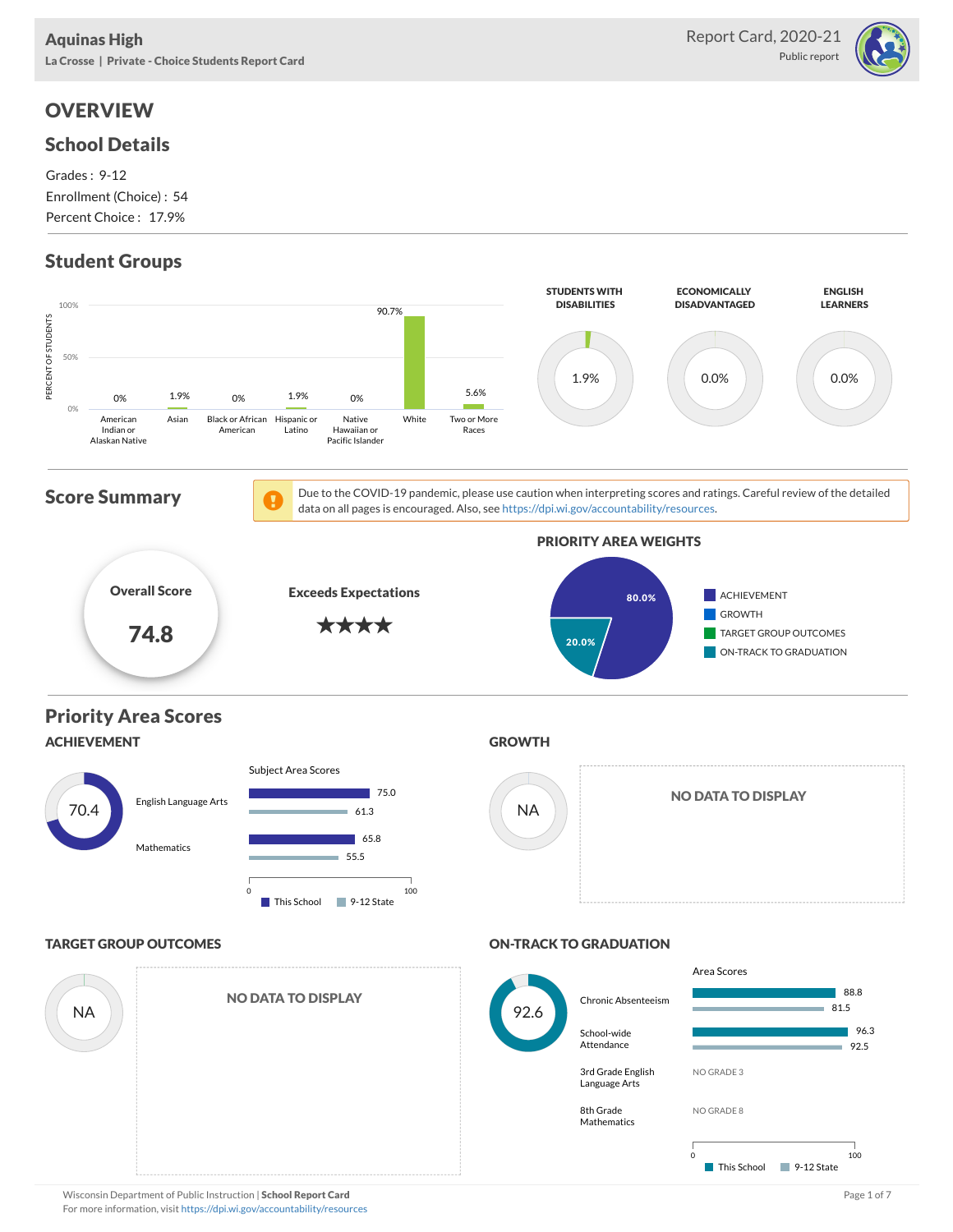

# ACHIEVEMENT

This priority area summarizes how this school's students performed on state assessments using a points-based proficiency system that gives partial credit for Basic test performance and extra credit for Advanced performance. The score is a multi-year average of English language arts and mathematics subscores.



## Student Group Achievement, 2020-21 (for information only)

Group size is given in parentheses. Groups with fewer than 20 students are not displayed.

### ENGLISH LANGUAGE ARTS

|       |         |      |                                 | .     |             |      |                                 |
|-------|---------|------|---------------------------------|-------|-------------|------|---------------------------------|
|       |         |      | Point change from<br>prior year |       |             |      | Point change from<br>prior year |
|       |         |      |                                 |       |             |      |                                 |
|       |         |      |                                 |       |             |      |                                 |
| White | (27)    | 59.3 | $-23.3$                         | White | (27)        | 63.0 | $-2.9$                          |
|       |         |      |                                 |       |             |      |                                 |
|       |         |      |                                 |       |             |      |                                 |
|       | $\circ$ |      | 100                             |       | $\mathsf 0$ |      | 100                             |

### Performance Levels by Year

These graphs show school-wide percentages and group sizes of students performing at each level.

#### ENGLISH LANGUAGE ARTS



#### **MATHEMATICS**

**MATHEMATICS** 



Wisconsin Department of Public Instruction | School Report Card Page 2 of 7 and 2008 and 2009 and 2 of 7 and 2 of 7

For more information, visit <https://dpi.wi.gov/accountability/resources>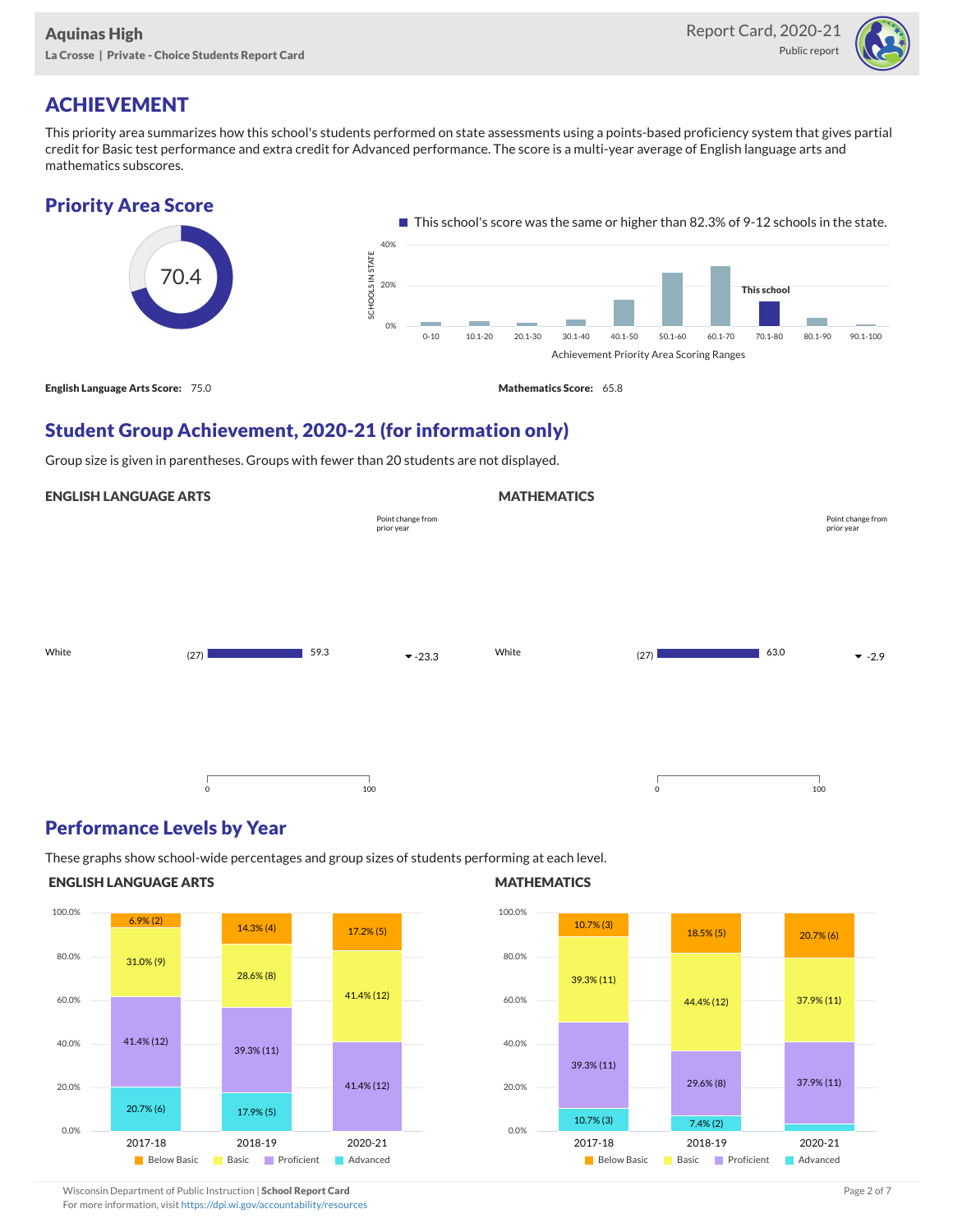

## ACHIEVEMENT - ADDITIONAL INFORMATION

The data on this page is for information only.

## Test Participation Rates, 2020-21

| <b>ENGLISH LANGUAGE ARTS</b> |                             | <b>MATHEMATICS</b> |                             |  |  |  |  |
|------------------------------|-----------------------------|--------------------|-----------------------------|--|--|--|--|
| All students                 | Lowest-participating group: | All students       | Lowest-participating group: |  |  |  |  |
|                              | White                       |                    | White                       |  |  |  |  |
| 64.4%                        | 64.3%                       | 64.4%              | 64.3%                       |  |  |  |  |

### Student Group Performance Levels by Year

Groups with any full academic year students in tested grades are shown.

#### ENGLISH LANGUAGE ARTS

|                                   |                  |           | 2017-18    |           |                              | 2018-19          |          |            |                 | 2020-21        |                  |                    |            |                 |                       |
|-----------------------------------|------------------|-----------|------------|-----------|------------------------------|------------------|----------|------------|-----------------|----------------|------------------|--------------------|------------|-----------------|-----------------------|
|                                   | Tested<br>Total# | Advanced  | Proficient | Basic     | <b>Below</b><br><b>Basic</b> | Tested<br>Total# | Advanced | Proficient | Basi<br>$\circ$ | Below<br>Basic | Tested<br>Total# | Advance<br>$\circ$ | Proficient | Basi<br>$\circ$ | <b>Below</b><br>Basic |
| All Students: 9-12 State          | 190,484          | 8.7%      | 34.2%      | 32.2%     | 24.9%                        | 190,984          | 8.3%     | 32.5%      | 32.2%           | 26.9%          | 167,122          | 6.8%               | 32.4%      | 34.4%           | 26.4%                 |
| All Students                      | 29               | 20.7%     | 41.4%      | 31.0%     | 6.9%                         | 28               | 17.9%    | 39.3%      | 28.6%           | 14.3%          | 29               | 0.0%               | 41.4%      | 41.4%           | 17.2%                 |
| Asian                             | $\mathbf 0$      | <b>NA</b> | <b>NA</b>  | <b>NA</b> | <b>NA</b>                    | $\sim 20$        | $\star$  | $\star$    | ٠               | $\star$        | $\sim 20$        | $\star$            | $\star$    |                 |                       |
| <b>Black or African American</b>  | $\angle 20$      | ÷         | $\star$    | $\star$   | $\star$                      | $\angle 20$      | $\star$  | $\star$    | ٠               | $\star$        | $\mathbf 0$      | <b>NA</b>          | <b>NA</b>  | <b>NA</b>       | <b>NA</b>             |
| Hispanic or Latino                | $\angle 20$      | ÷         | $\star$    | $\star$   | $\star$                      | $\angle 20$      | $\star$  | $\star$    | ٠               | $\star$        | $\mathbf 0$      | <b>NA</b>          | <b>NA</b>  | <b>NA</b>       | <b>NA</b>             |
| White                             | 27               | 22.2%     | 40.7%      | 29.6%     | 7.4%                         | 23               | 21.7%    | 39.1%      | 21.7%           | 17.4%          | 27               | 0.0%               | 37.0%      | 44.4%           | 18.5%                 |
| Two or More Races                 | $\mathbf 0$      | <b>NA</b> | <b>NA</b>  | <b>NA</b> | <b>NA</b>                    | $\angle 20$      | $\star$  | $\star$    |                 | ٠              | $\sim 20$        | $\star$            | ٠          |                 |                       |
| <b>Students with Disabilities</b> | $\mathbf 0$      | <b>NA</b> | <b>NA</b>  | <b>NA</b> | <b>NA</b>                    | $\sim 20$        | $\star$  | $\star$    | ٠               | $\star$        | $\angle 20$      | $\star$            | $\star$    | $\ddot{}$       | $\star$               |

#### **MATHEMATICS**

|                                   |                  |           | 2017-18    |           |                |                  | 2018-19  |            |              | 2020-21        |                  |                  |            |           |                |
|-----------------------------------|------------------|-----------|------------|-----------|----------------|------------------|----------|------------|--------------|----------------|------------------|------------------|------------|-----------|----------------|
|                                   | Tested<br>Total# | Advanced  | Proficient | Basic     | Below<br>Basic | Total#<br>Tested | Advanced | Proficient | <b>Basic</b> | Below<br>Basic | Tested<br>Total# | Adv<br>ance<br>Õ | Proficient | Basic     | Below<br>Basic |
| All Students: 9-12 State          | 190,833          | 9.9%      | 29.3%      | 29.0%     | 31.8%          | 191,249          | 9.7%     | 27.8%      | 28.6%        | 33.9%          | 167,297          | 6.2%             | 27.7%      | 29.8%     | 36.3%          |
| All Students                      | 28               | 10.7%     | 39.3%      | 39.3%     | 10.7%          | 27               | 7.4%     | 29.6%      | 44.4%        | 18.5%          | 29               | 3.4%             | 37.9%      | 37.9%     | 20.7%          |
| Asian                             | $\Omega$         | <b>NA</b> | <b>NA</b>  | <b>NA</b> | <b>NA</b>      | $\angle 20$      | $\star$  | $\star$    |              | ٠              | $\overline{20}$  | ٠                | ٠          |           |                |
| <b>Black or African American</b>  | $\sim 20$        | ÷         | $\star$    | ٠         | $\star$        | $\sim 20$        | $\star$  | $\star$    | ٠            | $\star$        | $\mathbf 0$      | <b>NA</b>        | <b>NA</b>  | <b>NA</b> | <b>NA</b>      |
| Hispanic or Latino                | $\angle 20$      | ÷         | $\star$    | ٠         | $\star$        | $\angle 20$      | $\star$  | $\star$    | ٠            | $\star$        | $\Omega$         | <b>NA</b>        | <b>NA</b>  | <b>NA</b> | <b>NA</b>      |
| White                             | 26               | 11.5%     | 38.5%      | 38.5%     | 11.5%          | 22               | 9.1%     | 27.3%      | 50.0%        | 13.6%          | 27               | 3.7%             | 40.7%      | 33.3%     | 22.2%          |
| Two or More Races                 | $\Omega$         | <b>NA</b> | <b>NA</b>  | <b>NA</b> | <b>NA</b>      | $\angle 20$      | $\star$  | $\star$    | ٠            | $\star$        | $\sim 20$        | $\star$          | $\star$    |           |                |
| <b>Students with Disabilities</b> | $\mathbf 0$      | <b>NA</b> | <b>NA</b>  | <b>NA</b> | <b>NA</b>      | $\sim 20$        | $\star$  | $\star$    | ٠            | $\star$        | $\overline{20}$  | $\star$          | $\star$    | $\star$   |                |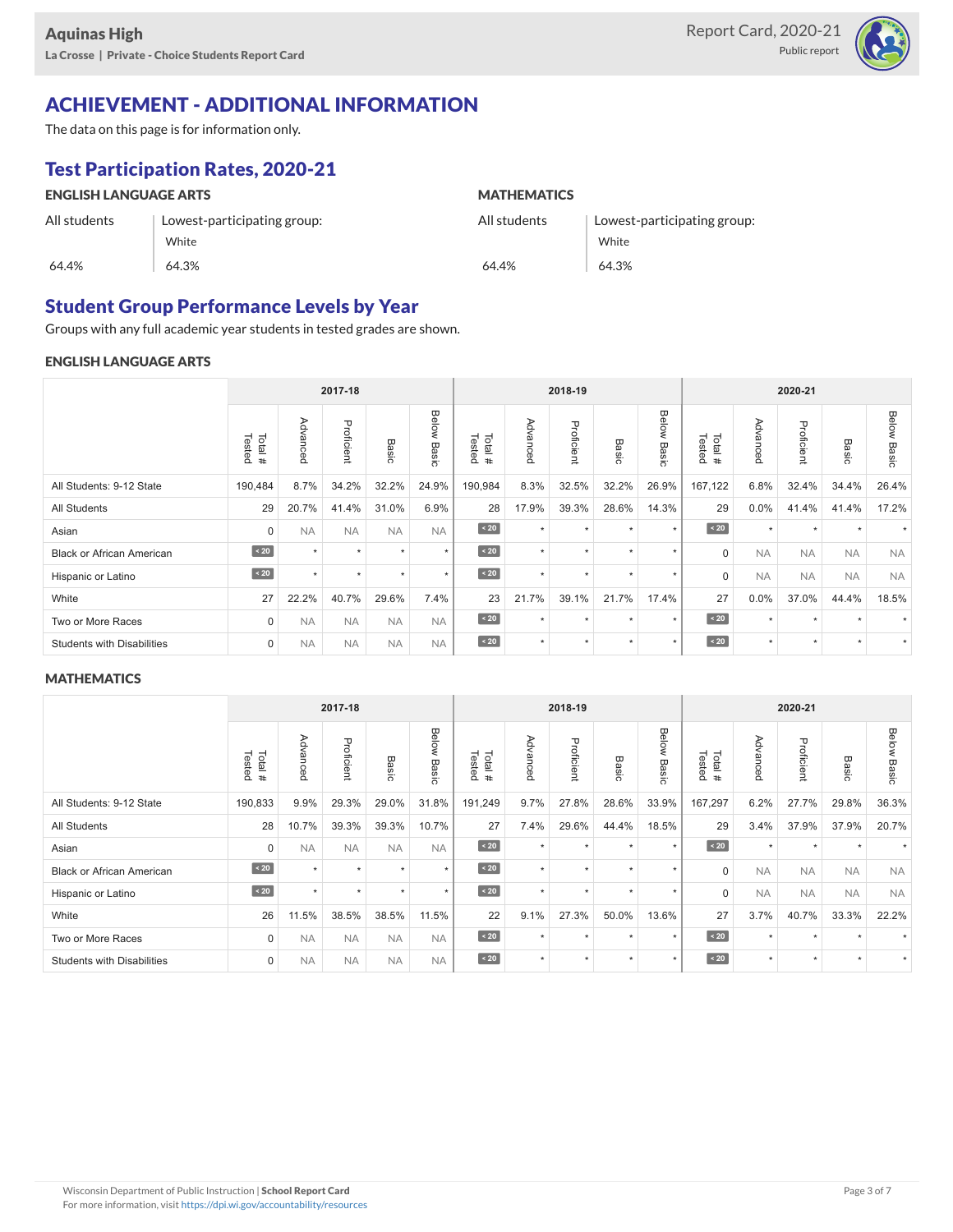

## **GROWTH**

This priority area measures year-to-year student progress on statewide tests. It uses a value-added model that seeks to control for circumstances beyond the influence of educators. A high value-added score means that on average students in the school are progressing more quickly than other, similar students. Growth is scored from 0 to 100 to match the other priority areas and is a conversion from the roughly 0 to 6 value-added score.

## Priority Area Score



## Student Group Value-Added (for information only)

Value-added scores cover an approximately 0-6 range. Higher scores mean greater positive impact. A score of 3.0 is average. Group size is shown in parentheses. Groups with fewer than 20 students are not displayed. Shaded boxes indicate higher-than-average scores.

#### ENGLISH LANGUAGE ARTS

NO DATA TO DISPLAY

#### **MATHEMATICS**

| <b>NO DATA TO DISPLAY</b> |  |  |  |  |  |  |  |  |
|---------------------------|--|--|--|--|--|--|--|--|
|                           |  |  |  |  |  |  |  |  |
|                           |  |  |  |  |  |  |  |  |
|                           |  |  |  |  |  |  |  |  |
|                           |  |  |  |  |  |  |  |  |
|                           |  |  |  |  |  |  |  |  |
|                           |  |  |  |  |  |  |  |  |
|                           |  |  |  |  |  |  |  |  |
|                           |  |  |  |  |  |  |  |  |
|                           |  |  |  |  |  |  |  |  |
|                           |  |  |  |  |  |  |  |  |
|                           |  |  |  |  |  |  |  |  |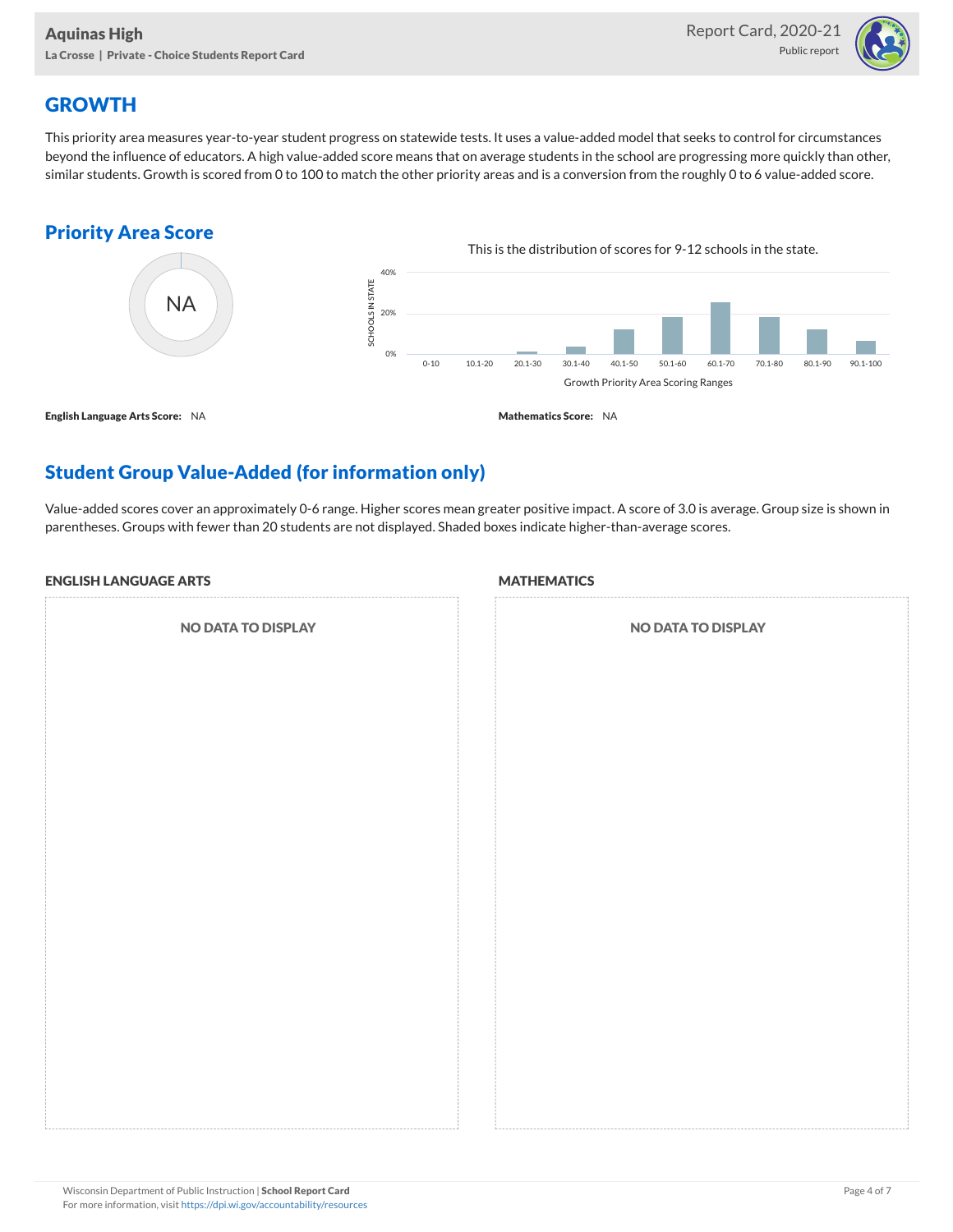

# TARGET GROUP OUTCOMES

This priority area examines outcomes for students with the lowest test scores — the Target Group. It is designed to promote equity by helping schools focus on learners who need the most support while also improving outcomes for all students. The priority area score combines component scores for achievement, growth, chronic absenteeism, and attendance or graduation rate. Data are not displayed when target groups have fewer than 20 students.

### Priority Area Score



### Component Scores

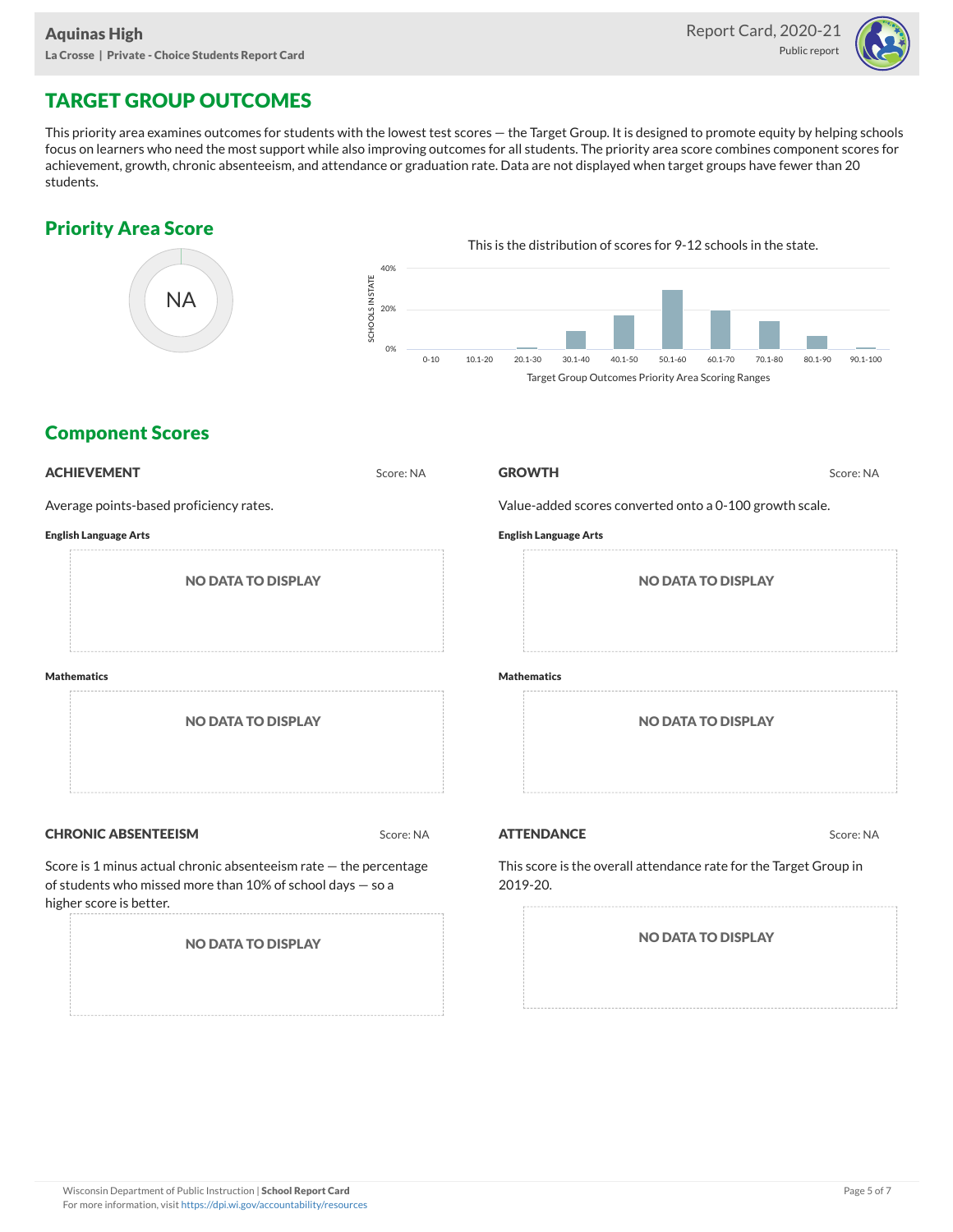

# ON-TRACK TO GRADUATION

This priority area indicates how successfully students are progressing toward completing their K-12 education. The score combines component scores for measures of student engagement and achievement.



### Component Scores